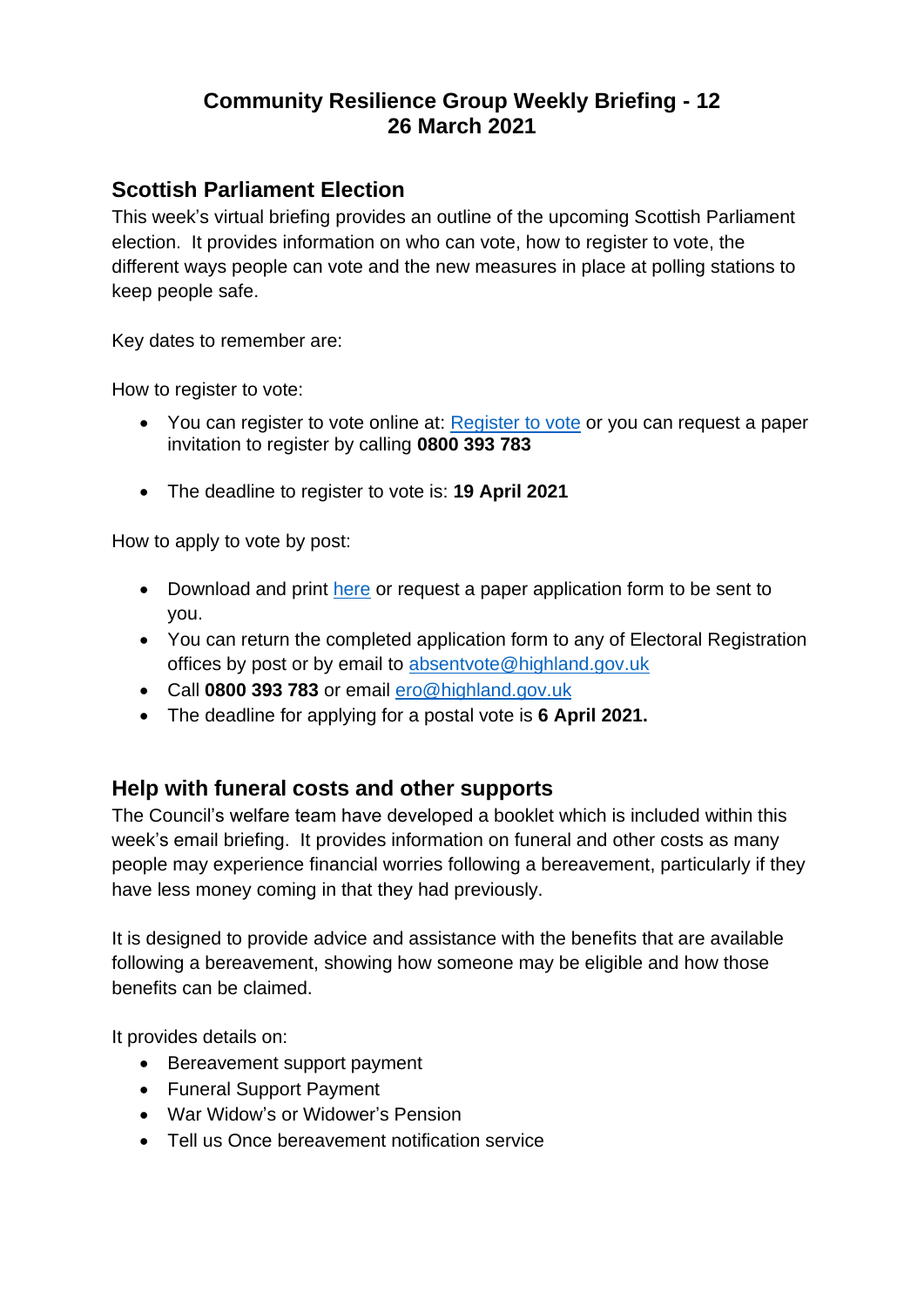The Council's Welfare Support Team can provide advice on the benefits and other entitlements that are available. They can be contacted on:

Free Phone: **0800 090 1004** Email: **[welfare.support@highland.gov.uk](mailto:welfare.support@highland.gov.uk)**

## **DWP Benefits Checking Tool**

DWP have launched a new benefits checking tool to help people who think they might be eligible for Universal Credit. It takes a few minutes, and doesn't require any detailed information, nor does it process or store personal data. It is an easy first step for anyone who is unsure whether they want to start a claim.

Further information and access to the tool can be found [here](https://eur02.safelinks.protection.outlook.com/?url=https%3A%2F%2Fdwp-benefits-checker.shorthandstories.com%2Fstep-1%2Findex.html%3F_sm_au_%3DiVV2PjrWnNMrHH65W2MN0K7K1WVjq%26utm_source%3Dhttps%253a%252f%252fnews.dwp.gov.uk%252fdwplz%252f%26utm_medium%3Demail%26utm_campaign%3DTouchbase%2B-%2B19%2BMarch%2B2021%26utm_term%3DTouchbase%2B-%2B19%2BMarch%2B2021%26utm_content%3D37910&data=04%7C01%7C%7Caa2c4228a70243a9a74208d8ebbd533c%7C89f0b56e6d164fe89dba176fa940f7c9%7C0%7C0%7C637518545658524536%7CUnknown%7CTWFpbGZsb3d8eyJWIjoiMC4wLjAwMDAiLCJQIjoiV2luMzIiLCJBTiI6Ik1haWwiLCJXVCI6Mn0%3D%7C1000&sdata=ScUXXfn5oCeuP%2FRJoUVG20JmGDdS9fxdI47eaB%2Fs%2FMc%3D&reserved=0)

## **NatureScot's Better Places Green Recovery Fund – Round 2**

A fund of £2.75 million has been announced to help ensure that services and infrastructure are in place to manage visitor numbers and behaviours during the 2021 season.

The fund will support:

- 1. **Visitor management operational services**: Funding for new and additional seasonal ranger and visitor management posts. The funding of staff posts is for the 2021 season only and will extend as a maximum to the end of October 2021.
- 2. **Visitor infrastructure**: Funding for projects that can be delivered quickly and help address visitor pressures at busy hot spot locations, including temporary or permanent infrastructure. Applicants can apply for up to a maximum of £75K.

Applications should relate to a specific location or area. More than one application can be made by a single organisation.

The fund is available for local authorities, community groups and NGOs.

Further information on the type of projects that can be funded and on how to apply can be found at: [www.nature.scot/funding-and-projects/better-places-green](http://www.nature.scot/funding-and-projects/better-places-green-recovery-fund)[recovery-fund](http://www.nature.scot/funding-and-projects/better-places-green-recovery-fund)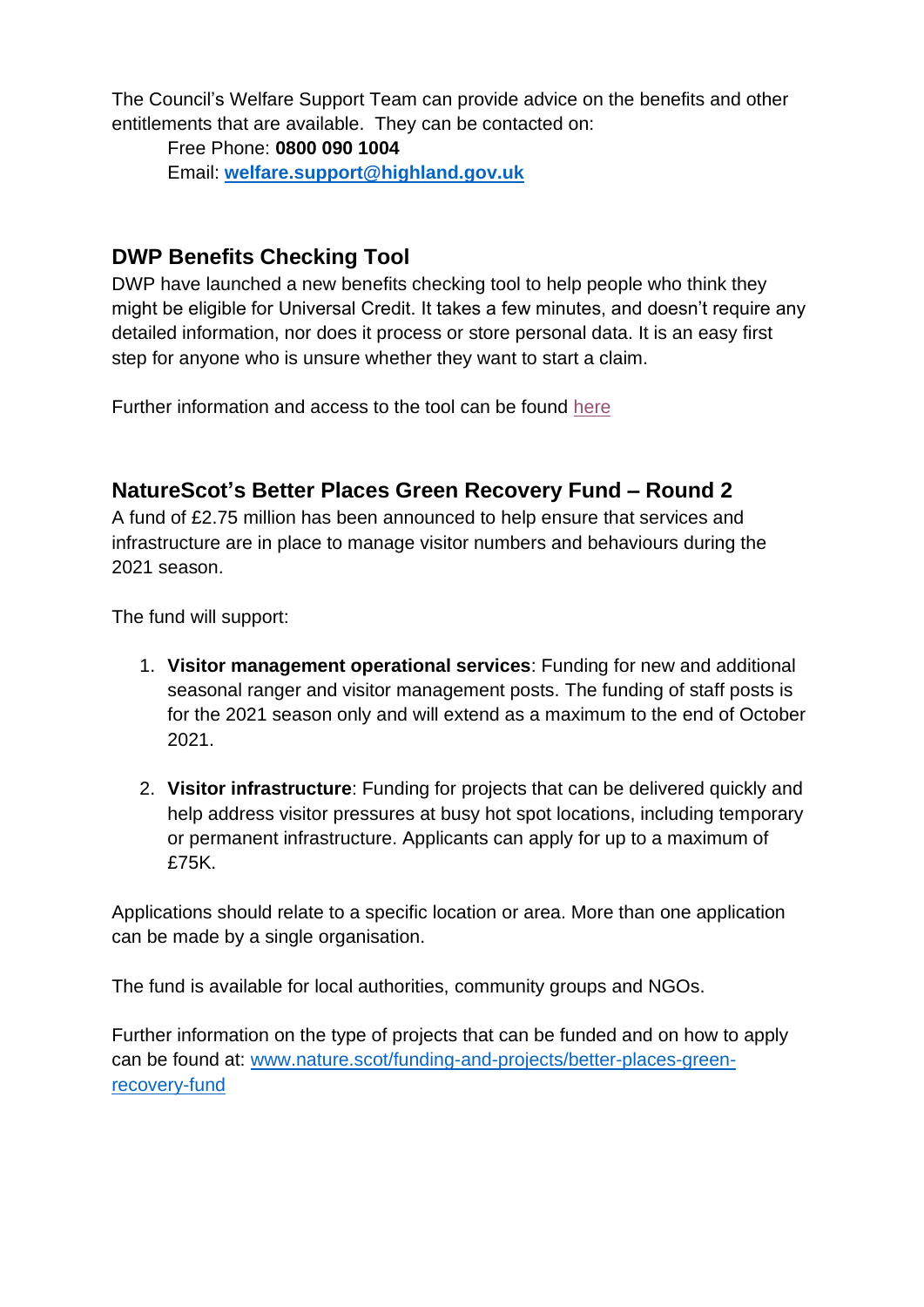## **Vaccination Update**

The latest update from NHS on the vaccine can be accessed at the following link: [www.nhsinform.scot/covid19vaccine](http://www.nhsinform.scot/covid19vaccine)

A stakeholder briefing from NHS Highland is also attached to this briefing

#### **Food Support for Groups**

We know that a number of you continue to provide support to the most vulnerable in your communities and that most of you already have well defined routes for accessing food to provide this support or are supporting individuals to access their shopping or community fridges/food tables.

If you are struggling to access food to continue support to vulnerable people locally, please do contact us through the policy mailbox and we can look at ways that we can support your group going forward.

Contact: [policy6@highland.gov.uk](mailto:policy6@highland.gov.uk)

#### **Resilience Network Contacts**

Should any group not already be involved with these networks, the contact details for each is below.

- Caithness –If any groups aren't involved and wish to be please contact Alan Tait at Caithness Voluntary Groups [allan@cvg.org.uk](mailto:allan@cvg.org.uk)
- Sutherland If any groups aren't involved and wish to be please contact Karina Ross at Highland and Islands Enterprise [karina.ross@hient.co.uk](mailto:karina.ross@hient.co.uk)
- East Ross Helen Ross, Ward Manager, will facilitate this network. For future involvement in this network please contact [policy6@highland.gov.uk](mailto:policy6@highland.gov.uk)
- Black Isle If any groups aren't involved and wish to be please contact Asia Cielecka at [communities@black-isle.info](mailto:communities@black-isle.info)
- Wester Ross and Dingwall Dot Ferguson, Ward Manager, will facilitate this network. For future involvement in this network please contact [policy6@highland.gov.uk](mailto:policy6@highland.gov.uk)
- Skye and Raasay If any groups aren't involved and wish to be please contact Fiona Thomson at Skye Community Response Development Team [fiona@portreeandbraes.org](mailto:fiona@portreeandbraes.org)
- Lochaber Emma Tayler, Assistant Ward Manager, will facilitate this network. For future involvement in this network please contact [policy6@highland.gov.uk](mailto:policy6@highland.gov.uk)
- B&S –If any groups aren't involved and wish to be please contact Karen Derrick [enquires@vabs.org.uk](mailto:enquires@vabs.org.uk)
- Inverness City David Haas, City Manager, will facilitate this network. For future involvement in this network please contact [policy6@highland.gov.uk](mailto:policy6@highland.gov.uk)